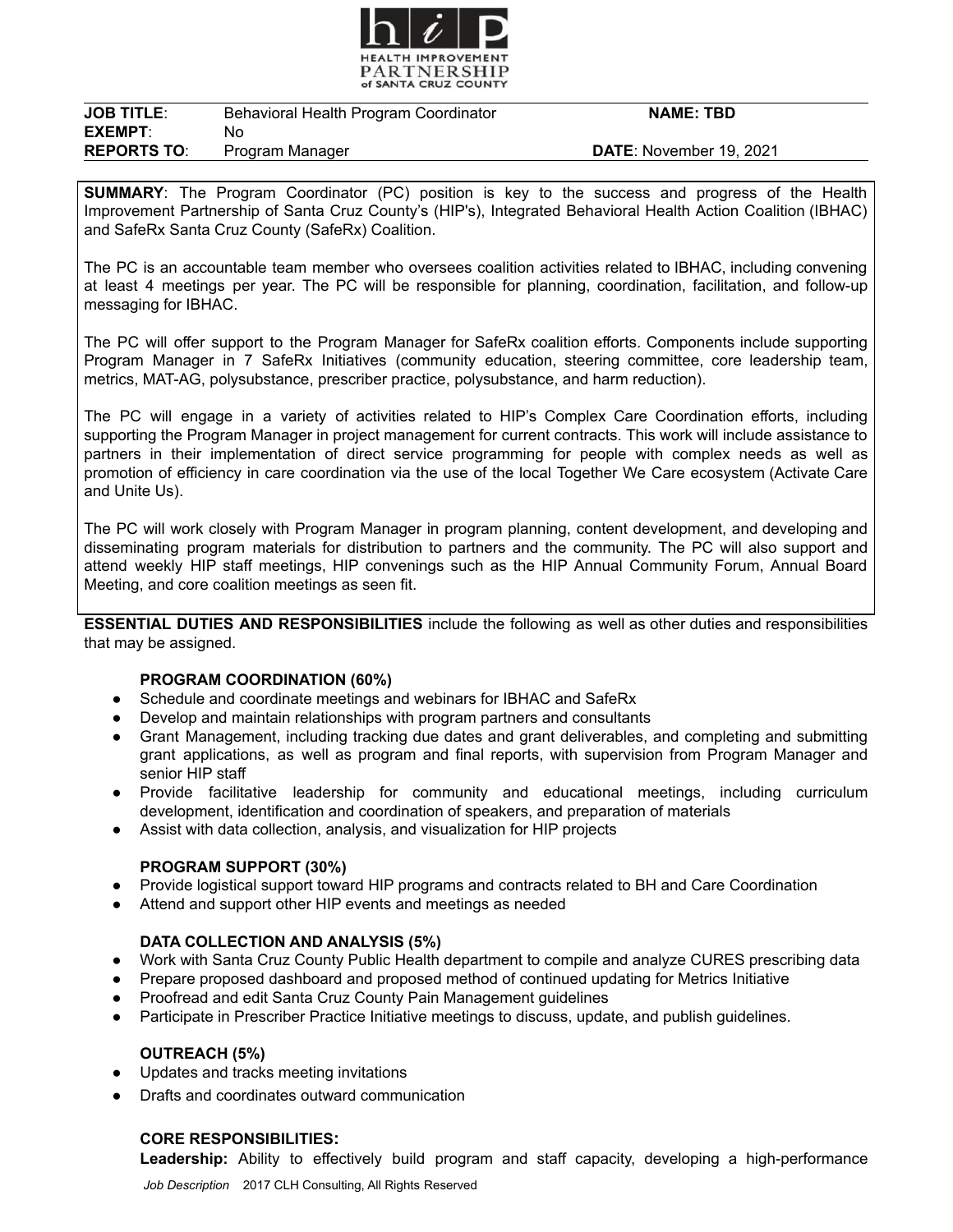workforce and the processes that ensure that programs run smoothly and are aligned with the HIP's mission, goals and strategies.

- Management and delegation of tasks to HIP interns and support staff
- Participates in hiring talent to support HIP goals and objectives
- Participates in performance measurement process including weekly and monthly 1:1 meetings, and annual reviews, consistent with organizational standards
- Creates opportunities and manages results through delegation and empowerment

**Analysis and Research:** Ability to effectively gather and analyze data from written and electronic sources.

**Procedural Development:** Exhibit skills in preparing written proposals

#### **Other Duties and Responsibilities:**

- Exhibits capacity to enforce accountability
- Management of communication processes and systems
- Responsible for conflict resolution and problem solving
- Ability to prioritize and manage time effectively
- Ability to gain consensus, collaboration and build an effective teamwork environment
- Drives innovation and supports a continuous improvement process philosophy
- Ability to build internal and external relationships
- Establishes and builds an environment of trust and credibility

#### **GENERAL JOB PERFORMANCE STANDARDS**

**KNOWLEDGE OF WORK** - Possesses and utilizes knowledge of the job which is essential to perform the specific functions and related work.

**QUANTITY OF WORK -** Accomplishes an appropriate volume of satisfactory work under normal conditions. Ability to produce results.

**QUALITY OF WORK -** Consistently demonstrates accuracy, thoroughness, neatness and dependability to produce work within acceptable standards.

**TIMELINESS -** Completes assignments on or ahead of schedule.

**ABILITY TO LEARN NEW DUTIES -** Interprets, learns and responds to instructions for new situations, procedures or methods.

**JUDGEMENT and COMMON SENSE -** Decisions/actions are sound, including safety awareness.

**COOPERATION -** Willing to work with others toward common goals.

**COMMUNICATIONS -** Demonstrates relevance and clarity of written and oral expression. Effectiveness in exchanging ideas and information.

**INITIATIVE -** Ability to originate, develop or create new ideas or take steps to get things done.

**PROBLEM SOLVING -** Identifies and evaluates alternate solutions and selection of the most appropriate course of action.

**ATTENDANCE** and **PUNCTUALITY -** Shows daily ability to be at work at scheduled time, including being prepared to work on time after breaks, meal periods and other authorized absences from work.

#### **QUALIFICATION REQUIREMENTS:**

To perform this job successfully, an individual must be able to perform each essential duty satisfactorily. Requirements listed below are representative of the knowledge, skill and/or ability required. Reasonable accommodations may be made to enable individuals with disabilities to perform the essential functions.

### **EDUCATION and/or EXPERIENCE:**

Minimum education: Bachelor's Degree. Master's degree in Social Work, Public Health, Public Policy, Business/Public Administration, Nursing, or similar field, preferred

Minimum two years project management, data integrity and analysis experience in health care and/or equivalent combination of graduate education and experience

Experience working in a multi-disciplinary, cross-cultural health care or social service work environment Proficiency in Microsoft Office, including advanced skills in Excel

Demonstrated competency with project analysis, reporting and presentations

Proven ability to manage multiple projects and work on a collaborative team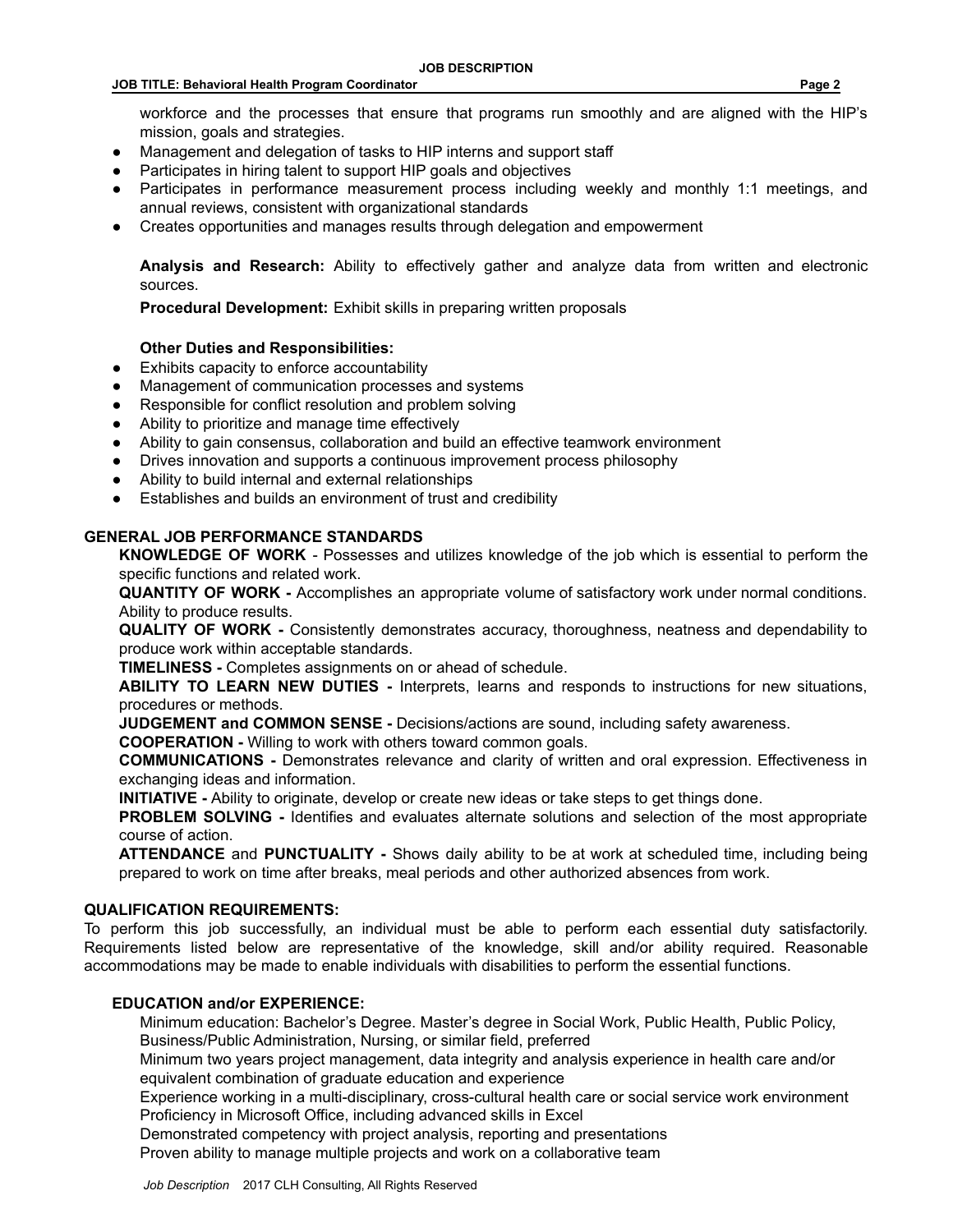### Professional writing skills in English

Event planning and organizing experience

Reliable automobile transportation and willingness to travel out-of-county several times a month Experience with CURES preferred but not required

## **LANGUAGE SKILLS**:

Ability to read, analyze and interpret general business periodicals, professional journals, and sales and marketing reports. Ability to write reports, business correspondence, and procedures with conformance to the prescribed style and format. Ability to effectively present information and respond to questions from employees, managers, clients, suppliers, vendors, other stake holders and the general public.

## **MATHEMATICAL SKILLS**:

Ability to apply concepts such as fractions, percentages, ratios, and proportions to practical situations.

## **REASONING ABILITY**:

Ability to define and solve practical problems and deal with a variety of concrete variables, occasionally in situations where only limited standardization exists. Ability to interpret a variety of instructions furnished in written, oral, diagram, or schedule form.

**WORKING CONDITIONS:** working conditions described here are representative of those that must be met by an employee to successfully perform the essential functions of this job. Reasonable accommodations may be made to enable qualified individuals with disabilities to perform the essential functions. Variations in conditions may occur under certain circumstances.

## **ENVIRONMENT:**

- Approximately 60% of the time performing job duties is spent indoors, within a work from home/virtual office environment. Approximately 40% or the time performing the job has the option to work in a shared office space.
- Approximately 60% of the time is spent on the computer.
- Noise level in the work environment is usually moderate.
- $\bullet$  The temperature of the work environment is moderate and ranges from 65 80 degrees.

# **PHYSICAL DEMANDS:**

- **Seldom (1–5%):** smell, drive, and reach above shoulders
- **Occasionally (6-33%):** bend, twist, push, pull, climb, squat, crawl, kneel, and drive
- **Frequently (34-66%):** sit, reach with hands and arms; climb or balance; stand and walk; grasp with hands and fingers; and lift up to 20 lbs
- **Continuously (67-100%):** use hands to finger, handle or feel objects, tools, or controls; see (including close vision, distance vision, peripheral vision, depth perception, and the ability to adjust focus), hear and speak; key (i.e., computer, calculator, telephone); and lift (up to 10 lbs).

### **MACHINES, TOOL AND EQUIPMENT:**

- **Seldom (1–5%):** automobile
- **Occasionally (6-33%):** copier, fax, and 10-key calculator
- **Frequently (34-66%):** computer
- **Continuously (67-100%):** writing instruments and telephone

# **TRAVEL:**

● This job requires some travel (20%-30%).

# **SIGNATURE OF APPROVAL:**

Manager: Date: